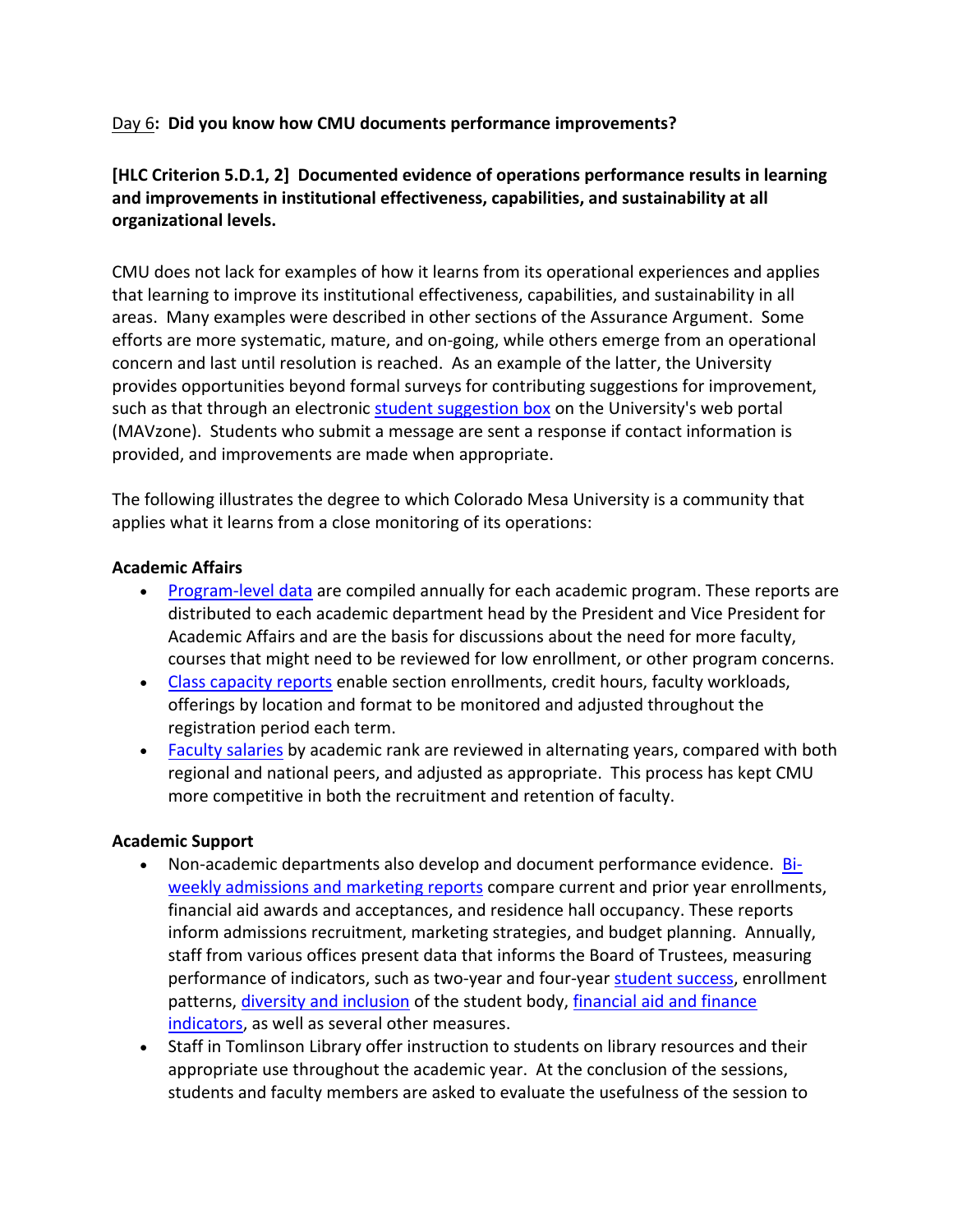their assignment, with the feedback used to improve sessions scheduled the following term.

## **Student Services**

- In response to several student tragedies in Spring 2014, the Vice Presidents for Student Services and Academic Affairs co‐chaired a Working Group on Student Well‐being to review current practices and recommend improvements to better support students in the areas of healthy relationships, mental and emotional health, and substance abuse prevention. Comprised of faculty, staff, and students, the group made recommendations that included integrating the Student Health Clinic with behavioral health, thereby creating a more holistic Student Wellness Center (SWC) to treat "the whole person." Beginning in Academic Year 2015‐16, the University was awarded a \$102,000 grant for each of three years from the Substance Abuse and Mental Health Services Administration, matched by CMU, to support the institution's efforts in this area. Implementation of the clinic began in Fall 2016, with nearly 8,000 student visits (a total of health visits with individual and group behavioral health sessions) logged in AY 2016‐17.
- Because CMU is sensitive to student expenses, Residence Life staff annually analyze comparative data for Colorado peer institutions that includes tuition, fees, and charges for on-campus room and board. CMU ranks third lowest among all Colorado 4 yearinstitutions for tuition and fees, while hovering in the middle of the grouping for room and board. Recognizing that students are price sensitive, the University lowered the rates for several residence halls (400 beds) for AY 2017‐18.

# **Information Technology**

- CMU continues to enhance student access to online information and services. Last Spring, input from student focus groups was solicited and will be used to enhance the functionality of the University's web portal, MAVzone. At present, the University is researching web portal options to improve navigation of information and applications launched from the portal and the website, add search capabilities of MAVzone content, and enhance access from mobile devices to address student comments provided.
- In FY 2016-17, CMU implemented Ellucian (Banner) Operational Data Store (ODS) and Cognos Business Intelligence tool set to improve operational efficiency and business decision‐making, supporting the University's *Strategic Plan 2020*. With ODS and Cognos, administrators have the means to develop and run up-to-date reports against Banner and DegreeWorks data for operational and analytical purposes, and, in most cases, eliminate the need for IT staff support.
- CMU has continually expanded its wireless network through the addition of access points for more than a decade. In FY 2016, CMU began a multi‐year project to upgrade its core wireless infrastructure—controllers, network equipment, and management software—to improve the performance of Wi-Fi across campus to meet the increasing bandwidth demands of online services and as new technologies are introduced into the market. CMU has improved wireless performance by more than doubling network speeds through these upgrades.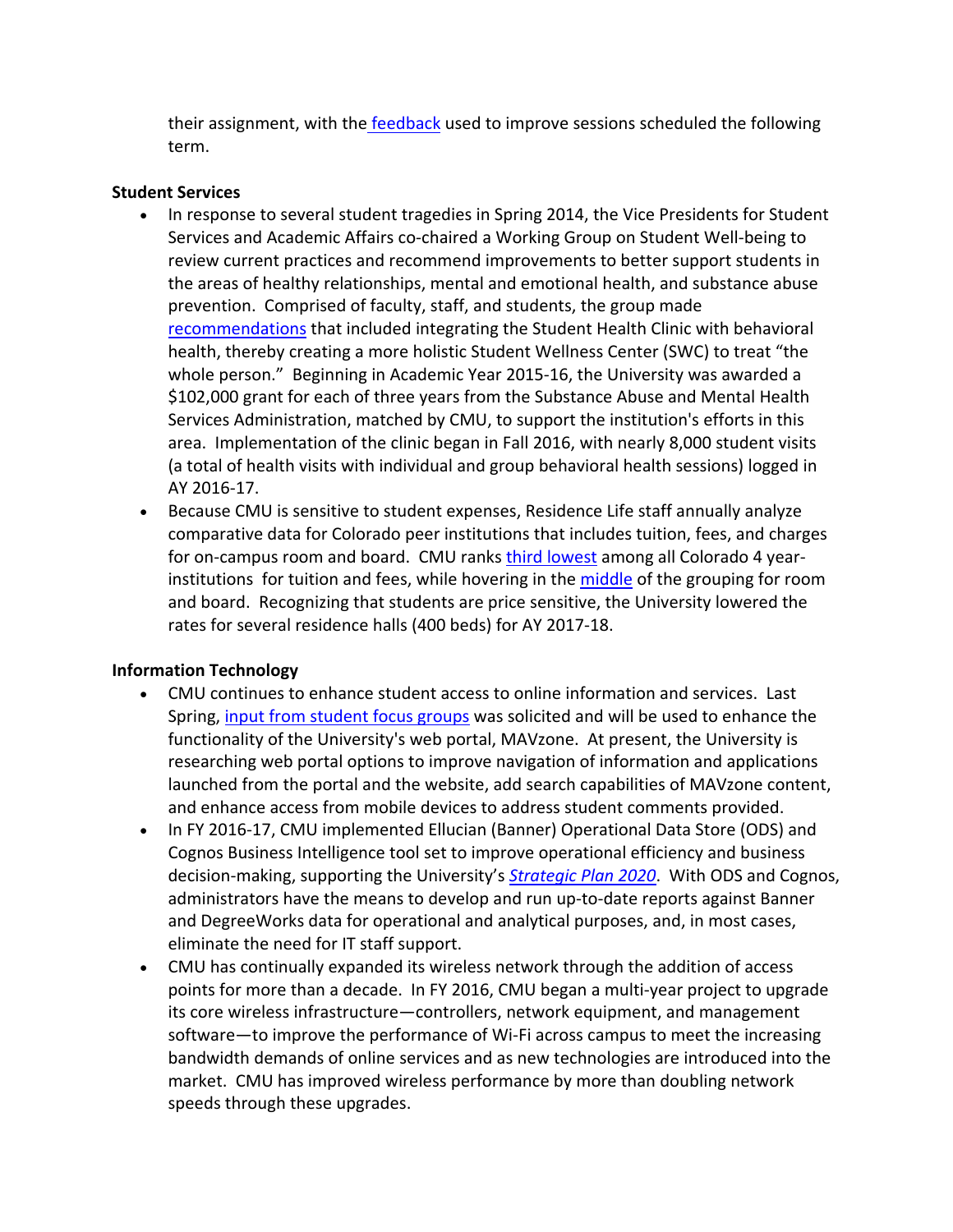### **Facilities Services**

- To maintain an attractive and functional campus, Facilities Services compiles a facilities audit annually from campus administrators. The list summarizes small‐scale projects in need of repair or replacement which then are prioritized and budgeted.
- CMU monitors energy usage on an on-going basis as part of its **Energy Initiative**. As part of the broader campus' sustainability efforts, Facilities Services staff promotes efforts to conserve energy and collects baseline data for use in projecting future demand and identifying buildings that are operating above or below their energy baseline.
- After observing the efficiency of its geothermal exchange systems, CMU has expanded its use from an original system that included one drill field serving one building to a system comprised of six separate drill fields, over one mile of 18" diameter high density polyethylene connecting pipe, numerous roof top cooling towers, boilers, and one 800,000‐gallon heat sink (El Pomar Natatorium). All the aforementioned resources combine to heat and cool over 1,000,000 square feet of campus buildings, while saving CMU an average of \$600,000 per year in energy costs. The success of these systems has led CMU to look for other alternative energy sources.

## **Finance and Administration**

- To aid administrators in managing budgets throughout the fiscal year, the Budget Office distributes quarterly reports that summarize expenditures and encumbrances to date in addition to the proportion of the budget that has been spent compared to the previous year.
- CMU conducts an annual food service survey that provides valuable feedback on the contractor's performance that includes student comments about dining services at the University. The institution shares the survey results with the contractor which generally leads to adjustments to menu, customer service, food quality, prices, hours of operations, dietary needs, and staffing. Recent changes include the addition of food services as part of the renovation and expansion of Tomlinson Library and changes in vendors in the University Center.

### **Financial Aid**

 Retention is a goal in both the prior and current strategic plans, contributing to operational effectiveness and financial viability. CMU has been successful in recruiting students who are highly academically prepared by awarding them a merit scholarship through the MavScholars Program. From 2010 to 2015, acceptance of this award has risen to 60.2%. Three out of every four MavScholars have returned for their second year and now represent 10% of the total undergraduate enrollment, demonstrating the effectiveness of the scholarship program in promoting retention. MavWorks, an institutional work‐study program, has also been shown to increase retention. Awarded to students with a 3.0 or higher grade point average, MavWorks' students are retained at over 70%. This is a higher retention rate than that for students receiving either federal or state work study funds. In the long term, graduation rates have been positively affected through these programs.